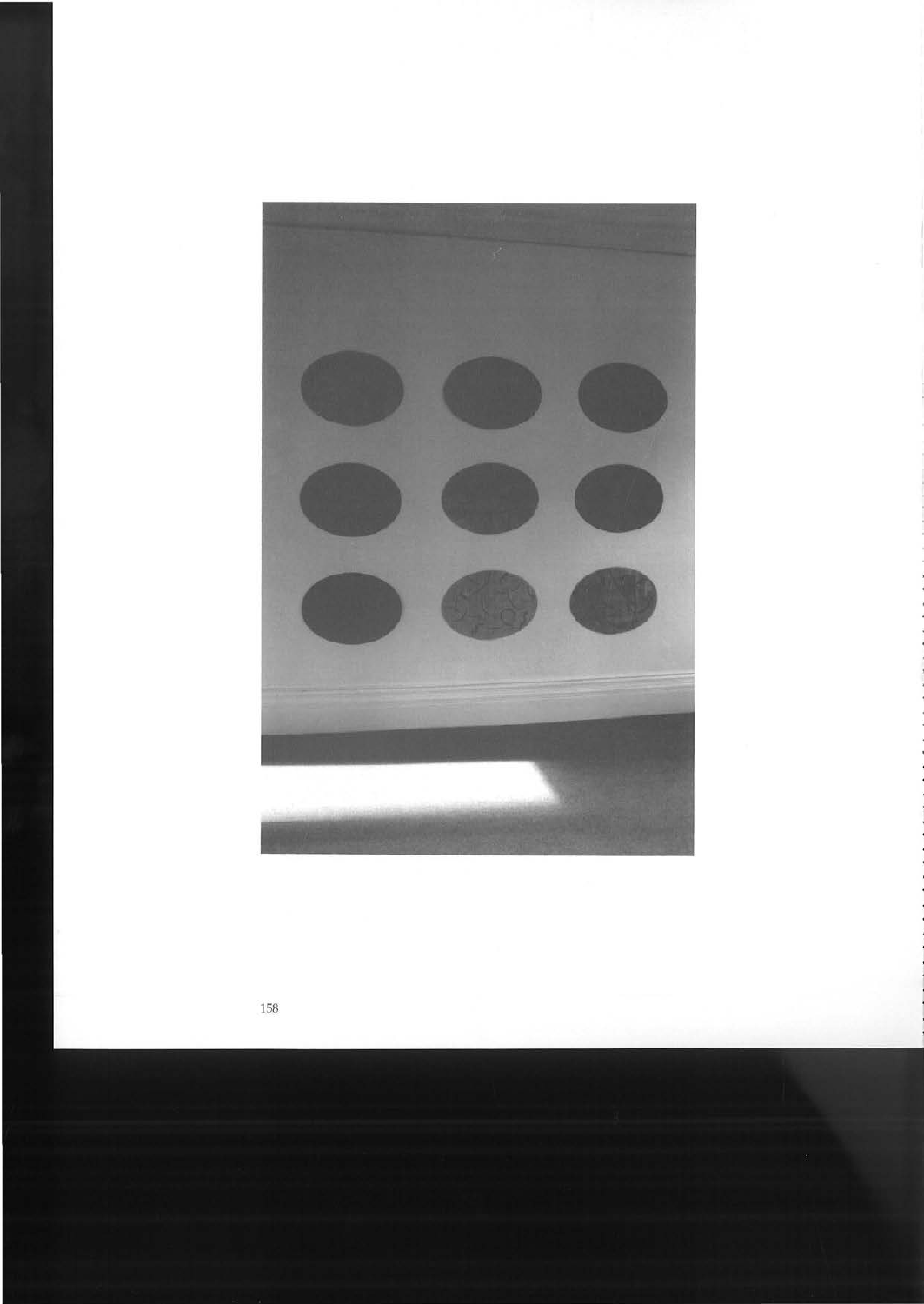## **Lamella: a spacing of skin and distant boundaries**

## Sarah Treadwell

Recent works by Barbara Tuck, a series entitled *Lame/la,* consist of groups of nine elliptical skins of painted aluminium. Each *Lamella,* the parts and the whole, is desirable, difficult and excessive; arousing the passions of the collector and refusing attributes of value. No frames to set apart or emphasise and no secret fixings to mark the artist as magician; the *Lamella*  barely adhere to the wall surface.

They seem marginally located in art categories although participating, somewhat uneasily, in the conventions of the field; they are to be attached to walls in varying arrangements of the nine parts and can be described as oil paintings though on aluminium not canvas. The *Lame/la,* membranes or gills, refer to the morphological not only through their naming, spreading out beyond the boundaries of the discipline that attempts to house them.

A calligraphic surface passes across the constrained shapes of the elliptical *Lamella.* The ovals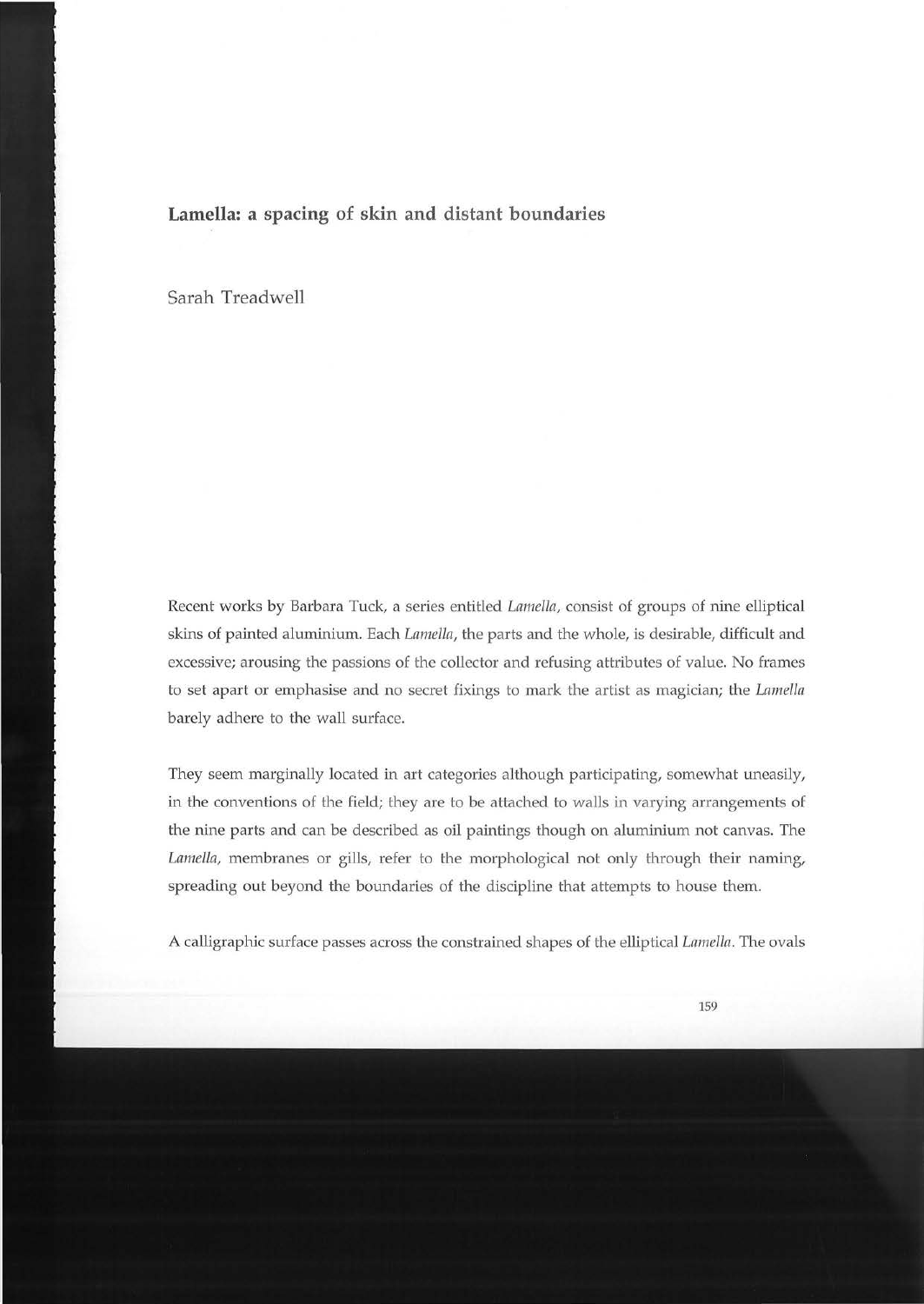suggesting an imperfect origin, egg or womb, a distorted circle or stretched sphere straining the credibility of an originary I (the gestures of authorship are repressed and suggested in these works); a straining of an eye which locates a body in relationship to a surface gaze. The *Lamella* consists of unstable imperfections, ellipses which only the positioning of the body in space utilizing the laws of perspective can restore to the perfection of the circle (here the physical corrects or creates the ideal instead of the usual perfection of theory). The observer, a material body in space, can create the Platonic satisfaction of a circle but only fleetingly and at the expense of giddiness and disorientation utterly aware of the separation between mind and body.

The geometries of the *Lamella,* the repeated ellipses, and the regular patternings that they seem to resist, invite a biological reference. An egg contains a germ of future life but in the *Lamella* it is not a pristine new beginning nor a unique mark but rather an inevitable re-run of information contained in patterns that imprint the egg. Potential new beginnings are smothered in over-arching decorative patterns. Between the shape and the surface of the *Lamella* is a plane of slippage; a lack of conjunction between skin and body. Ornamental narratives flow over individual lamella; the *Lamellae* themselves create a field within which the individual is both marked and lost. Registered in ellipsis is an absence, "the omission of one or more words in a sentence, which would be needed to express the sense completely  $\ldots$  " ;<sup>1</sup> the works remain open in meaning and spatial configuration.

In *Lamella no VII* the nine pieces that make up the work are all different and separate but with internal references. Two milky egg shell blue lamellae, with a surface calligraphy that scrapes through to the tissue/ flesh beneath, like twins, set up possibilities of pairing. But one is a pale reflection of the other; the body beneath the skin less bloody. A ghost constructed in a different focus, in a different layer, straining the eyes of the viewer, warping the surface of the wall to which they lightly adhere. In *Lamella no VII* the pairing off continues; the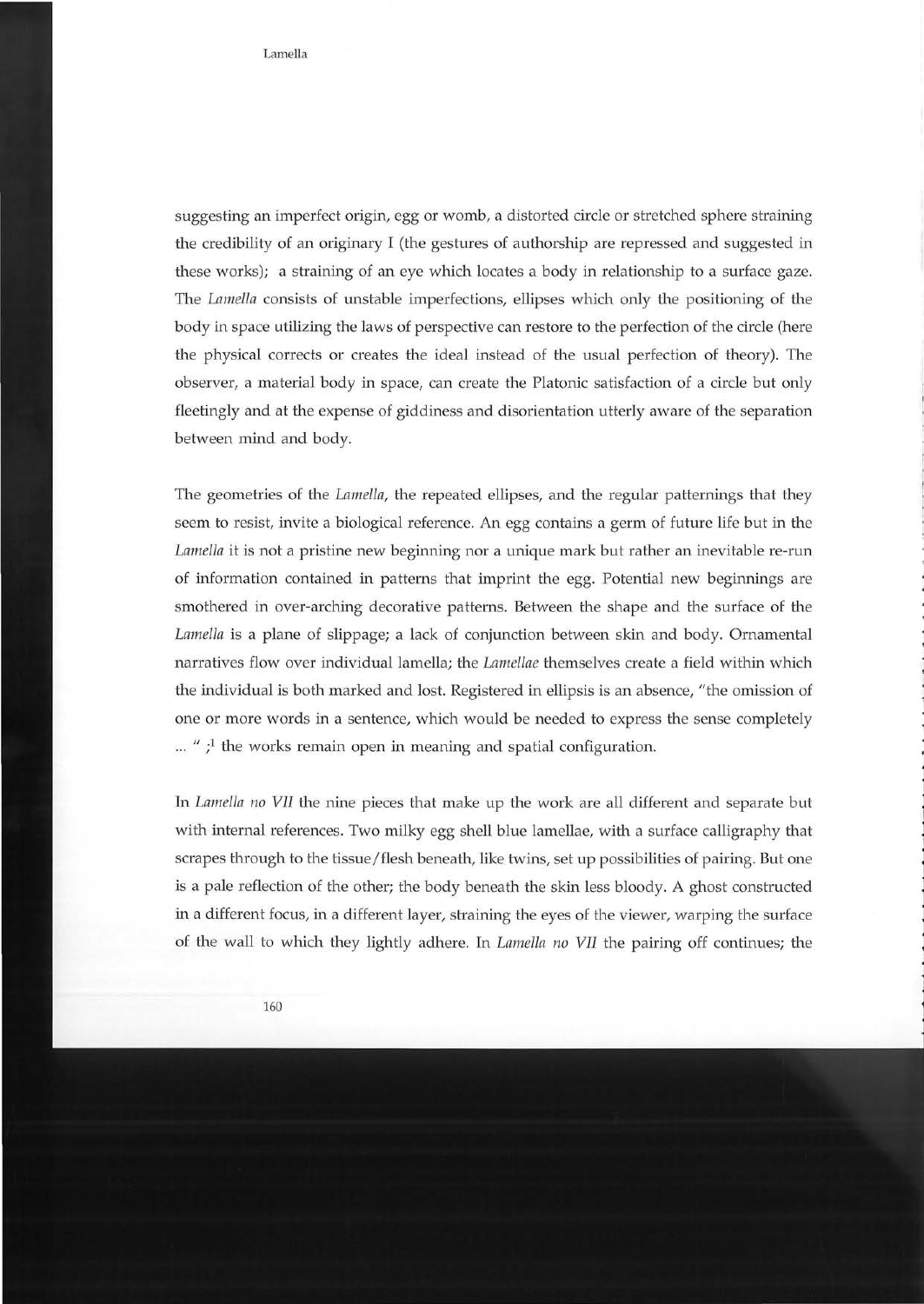Sarah Treadwell

sameness of two brick ochre dusty lamellae qualified by a difference that destabilizes the structure of the whole. Thus the control and clarity of the surface marks disintegrates the pairings; the surface skin is rumpled by a calligraphy cutting through to differing layers of chalky bone.

This is not "the nihilistic gesture of attempting to counter totality with the assertion of unmediated singularity or individuality" but rather " ... [a] dwell[ing] on the possibility of thinking unity or totality beyond the determination of synthesis and therefore beyond a projected or posited essence and thus in terms of the possibility of unity /totality being the belonging together of the different; a fundamental and constitutive part of which will be distance."<sup>2</sup>

In the pairings and groupings within the *Lamella* familial connections and failures of connection are constructed. The distance between parts created by a shifting surface focus, contrasting tonal shifts and foreign hues. There is also, over-riding the internal arrangements, a stream of words, a babble of signs that momentarily adhere to the surface of the *Lamella* but seem to refer to another level of discourse. A distant other level beyond the particular individual case of ellipse or grouping of ellipses; a realm of writing.

The surface calligraphy is a writing that invites interpretation but also suggests the loss of a conscious will to decipher that subsumes meaning into form. The writing of a language that is unknowable, a babble that offers amnesia of form as an escape, into pattern, texture, colour and arrangement, into drawing. But as Catherine Ingraham points out "writing and drawing are exactly the same from a textuality standpoint. Neither are linear structures, neither are representational in the way that they claim."3 The drawings of the writing on the *Lamella* suppress the differences that conventionally structure their separate 'reading' techniques. Denial of the hand-writing continues in the making of these paintings, a process that

161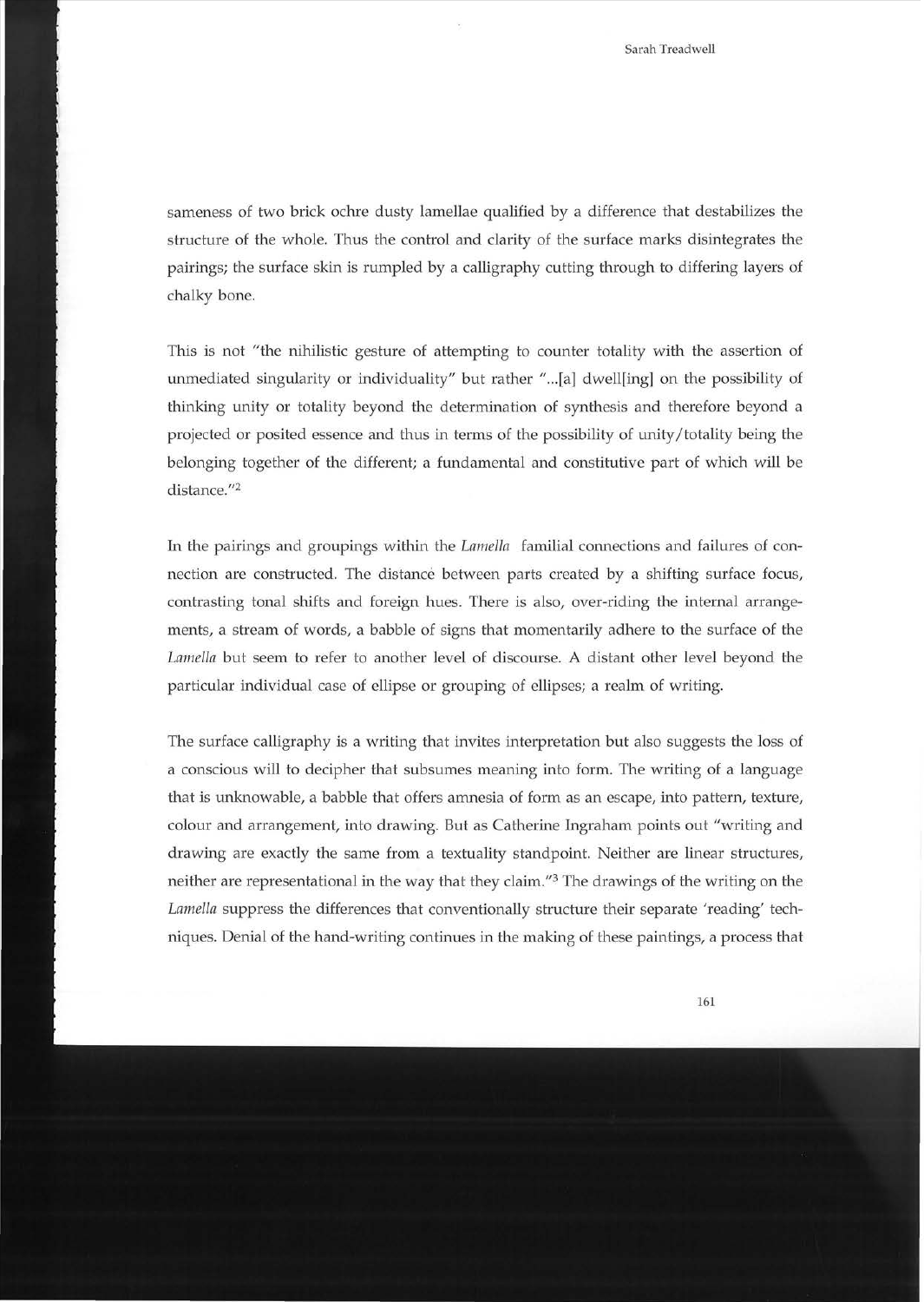eschews presence; the signature is buried in the automatic action of the roller that skims the aluminium surface which gives no resistance. The grain of canvas is absent and the working of self into the material of the *Lamella* is reduced.

The calligraphic form seems to insist on being read; marks of writing score the surface skin. The lines of writing are interrupted and also continued by the



conventional notation of architectural drawing, drawings that defer to materiality while structuring the physical. These partial plans and sections that cause an "interruption of "linear writing by drawing, spatiality, volumetrics, may also be a moment of breach that is inevitably sexual (the imprint of the body or shape on the clean page.)<sup>"4</sup> The repetition of representation of the physical indicatesthe convoluted boundary between writing and spatiality; the marks of architectural drawing depending on formal qualities, the enclosing boundary, the turned shoulder. In the *Lamella* surface marks cannot be separated from the body. The body is marked by writing, a double writing that is constructed from the forms of presence.

That the works shifts between the surface/skin and the body refusing any simple separation of the two is recognized by the inclusion of *Lamella no IV* in an exhibition *Surface Tension* and the description of the works by the the curator; "These artists, then, are no longer charged with stripping away the outer and unnecessary trappings of art to reveal its essence, but rather, they are engaged in a constant play between a surface and that which putatively lies beneath it."5 The "play between" in the case of the *Lamella* seems to be through a negotiation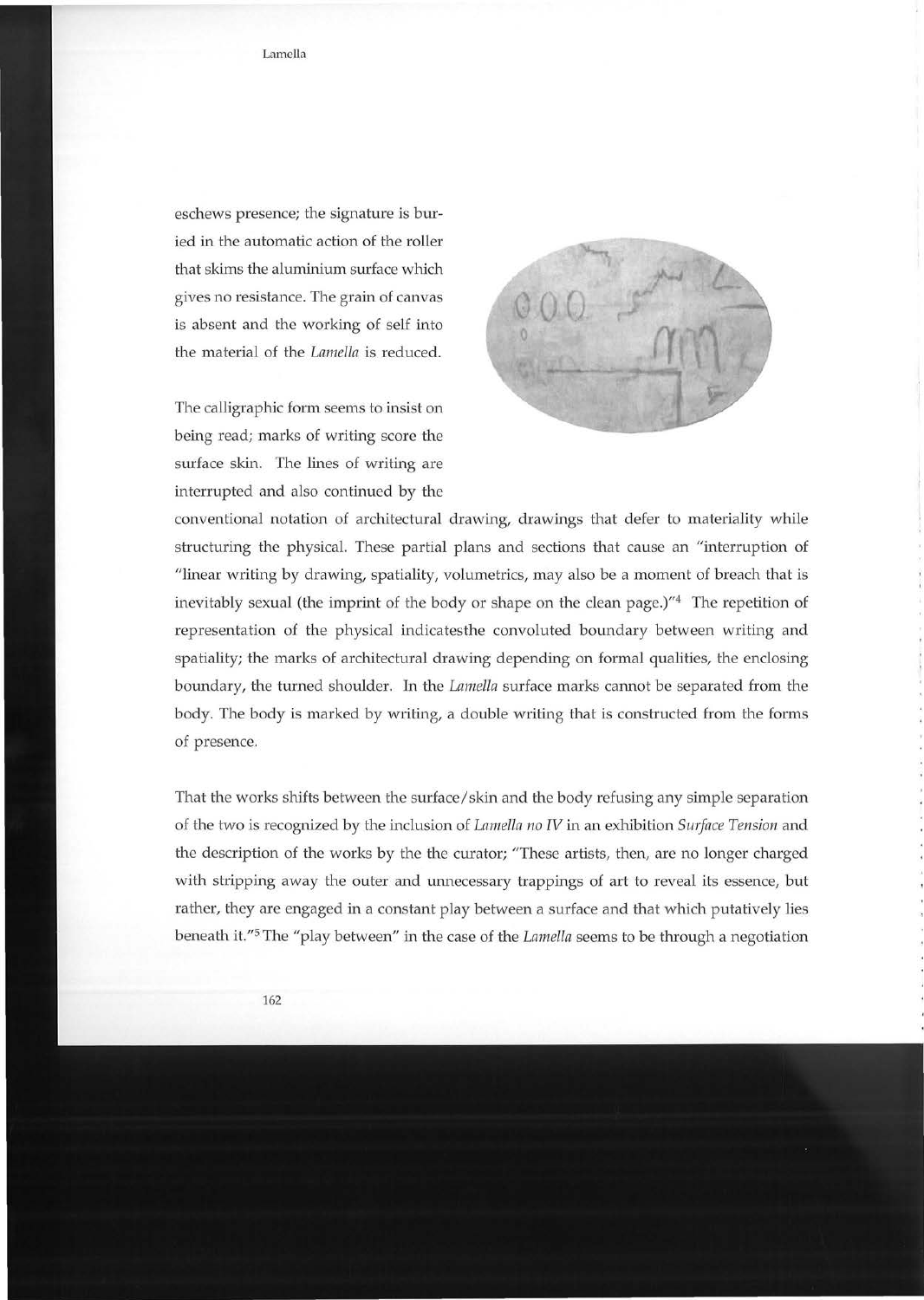of boundaries; apparent in the refusal to separate writing and, the marks of materiality, architectural writing. And in the swelling and contracting of the boundaries of the ellipses by the presence of a viewer; distortions of perfection. The boundaries between the enclosures of the ellipses and the fields of surface patterning that flow above them are also problematic as are those that govern the scale of ornamentation in relationship to size.

The surface of the *Lamella* seem to endlessly assert and withdraw from the act of enclosure, the formation of boundaries. Elbows, small L shape marks, construct corners that jab at the surface of the pieces. The corners, vestiges of contained space, acts of containment that creates an interior and an exterior, are places to dwell and to hold. "The constitution of the house necessitates distance. In addition it demands the experience of that distance. The experience of dwelling is, though in an as yet to be specified way, premised upon the experience of distance."6 The *Lamella,* spaced out across the wall, concerned with relationships of distance and space, marked with gestures of containment written in an architectural language, can be seen to construct relationships of dwelling. The house, dependent on distance to separate floor from floor and room from room, is held together by corners. Corners are the outcome of collisions; the meeting of lines of distance and difference that the ellipse and the circle cannot acknowledge. In a circle all becomes one and the ellipse is an uneasy expression of unity but unity nevertheless whereas the corner, the place of disgrace, of secrets and security, is a point of accumulation and weakness where planes joined for strength can be prised apart; the corner is redolent of separation.

The incisions of calligraphy separate the surface of paint, splitting it to reveal an inner and create an outer layer. Writing, calligraphy cutting into the surface, like tattoo, violates and constructs the surface of skin; the boundary of the body is at risk, an opening or orifice created or revealed. The surface puckered and flaking; magnified, a piece of reptilian skin proffers up a decorative, physical and irritable surface. Excesses of colour, over-sized tex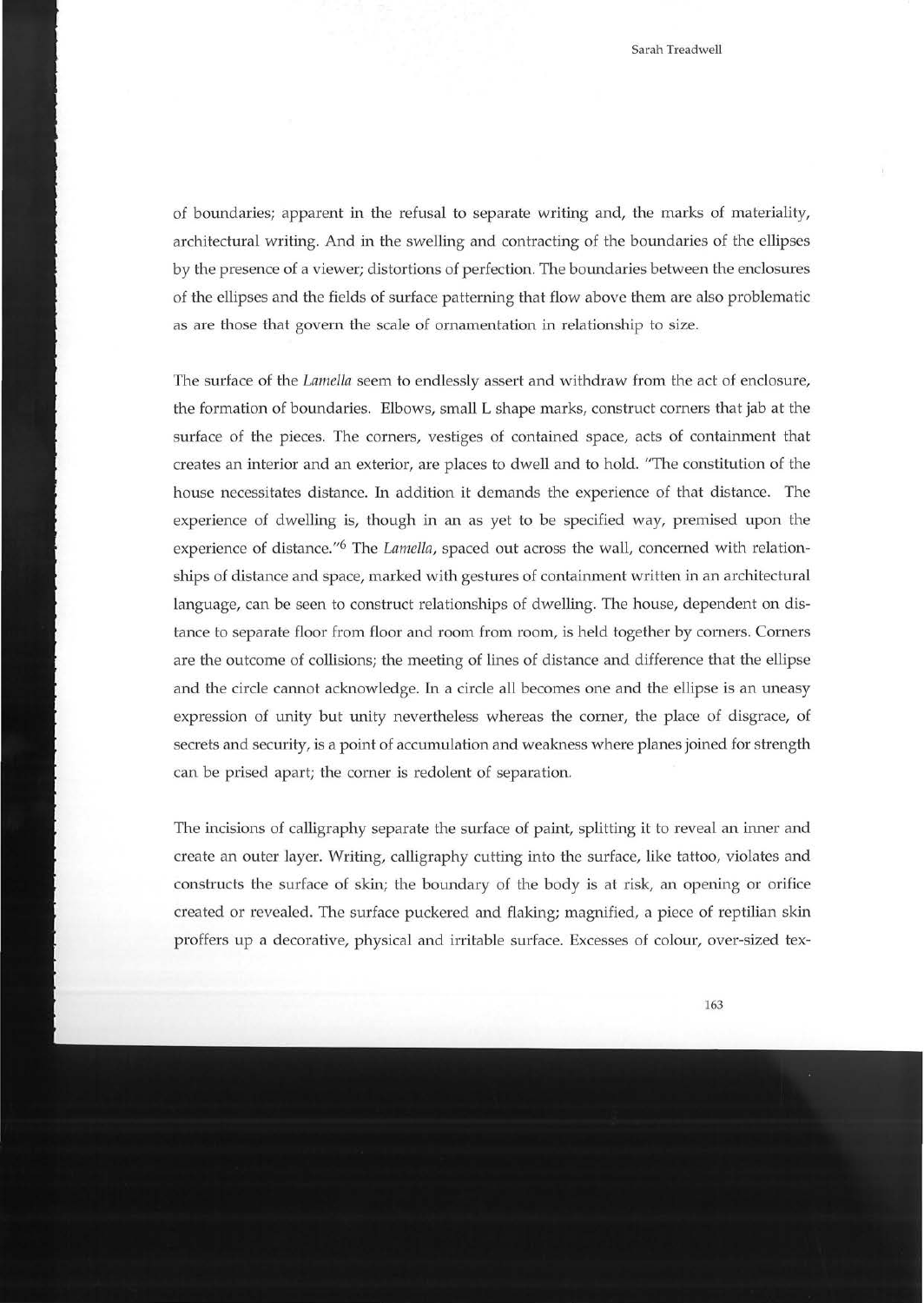ture, an enlargement of matter pushing the limits of reason and the restrained boundaries of taste.

Excess wells up beneath the surface; like the marks of thumbprints on the body the surface reveals a bruising. A welling up of drops of blood that coagulate and congeal, marks of possession and ownership, a signature. The fluidity of the *Lamellae* is also transgressive of boundaries; drops of gold, blood and tears seep and exude through boundaries passing through a moment of perfection; the parts and the collection in a continuous flow. The surface of the works, a plane of evaluation, is in flux, the layers shifting. Like floaters that drift across the retina disturbing vision, the *Lamella* unsettle the "truth" of vision.

"Since non-meaning falls within the purview of the understanding it does not mark its limit. The limit will not be an absolute but rather exist as a site of tension at which in spite of its being present the understanding can no longer be said to dominate."

The *Lamella* is shadowed by itself, an anamorphic version of the sphere, the tracings and displacements of an impossible perfection.7 The construction of the ellipse involves a division, a slicing of the circle, construction of displaced centres, a transferral of measurement

leading to a multiplication of circles (displaced progenies in the image of their father). The new figure, the ellipse, is delineated by tracing the boundary that tangentially touches these displaced circles; the ellipse founded on an iteration and alteration of a structuring circle. In the *Lamella* the geometry of the ellipse acknowledges connections to